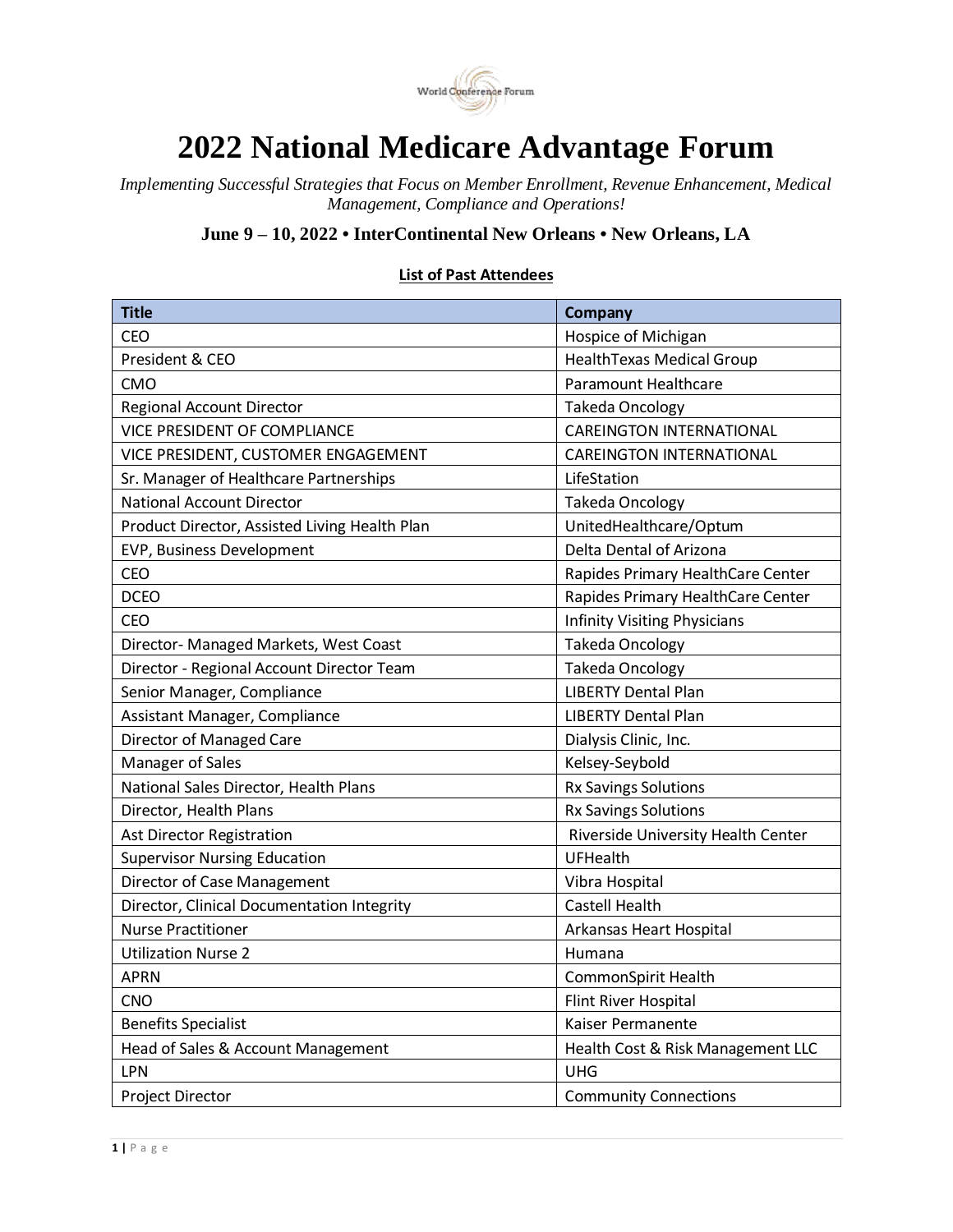

| Director of Business Development                             | <b>Spring Valley Hospital</b>        |
|--------------------------------------------------------------|--------------------------------------|
| <b>Coding Supervisor</b>                                     | <b>Community Health Network</b>      |
| Director of Accreditation, Regulation & Licensing            | <b>Kaiser Permanente</b>             |
| <b>Regional Vice President</b>                               | Humana                               |
| <b>System Pharmacy Business Manager</b>                      | Avita Health                         |
| Director                                                     | Montoux                              |
| <b>Medical Director</b>                                      | <b>Blue Shield of California</b>     |
| <b>CMO</b>                                                   | <b>True Health New Mexico</b>        |
| National Account Manager                                     | ProMedica Senior Care                |
| <b>Managed Care Specialist</b>                               | ProMedica Senior Care                |
| <b>Partner Account Executive</b>                             | <b>WEX</b>                           |
| VP Strategic Financial Services                              | Baylor Scott & White Health          |
| <b>VP</b> of Sales                                           | Leading Response                     |
| VP, National Program Development                             | <b>Mom's Meals</b>                   |
| VP-Sales & Account Management-Medicare Department            |                                      |
| <b>Sales</b>                                                 | Mom's Meals                          |
| Director, Healthcare Partnerships                            | Mom's Meals                          |
| <b>Vice President of Sales</b>                               | NationsBenefits                      |
| COO                                                          | NationsBenefits                      |
| Head of Strategic Growth                                     | Athelas                              |
| <b>Enterprise Growth</b>                                     | Athelas                              |
| Director, Health Plans                                       | Rx Savings Solutions                 |
| Director of Health Plan Product                              | Rx Savings Solutions                 |
| <b>SVP Sales</b>                                             | Zelis                                |
| VP, Sales                                                    | Zelis                                |
| <b>Broker Development Manager</b>                            | Careington International Corporation |
| <b>Director of Sales</b>                                     | Careington International Corporation |
| <b>Chief Executive Officer</b>                               | LIFE COORDINATED®                    |
| <b>AVP</b>                                                   | <b>CENTIPEDE Health Network</b>      |
| <b>Medicare Sales Consultant</b>                             | LIFE COORDINATED®                    |
| Sr. Vice President/Chief of Staff                            | Nightingale's Nursing & Attendants   |
| Senior Leader, Medicare Government Programs Product          |                                      |
| Strategy & Design                                            | MVP Health Care, Inc.                |
| Director, Business Solutions                                 | ProMedica                            |
| Founder & CEO                                                | FarmboxRx                            |
| Director, Quality Program                                    | Amida Care                           |
| Founder & CEO                                                | <b>Expert Vue</b>                    |
| President                                                    | <b>SB Actuaries</b>                  |
| Executive Vice President, Consulting & Professional Services | HealthMine                           |
| <b>Consulting Manager</b>                                    | Archetype Solutions Group            |
| COO                                                          | Freedom Health                       |
| Principal                                                    | <b>ATTAC Consulting</b>              |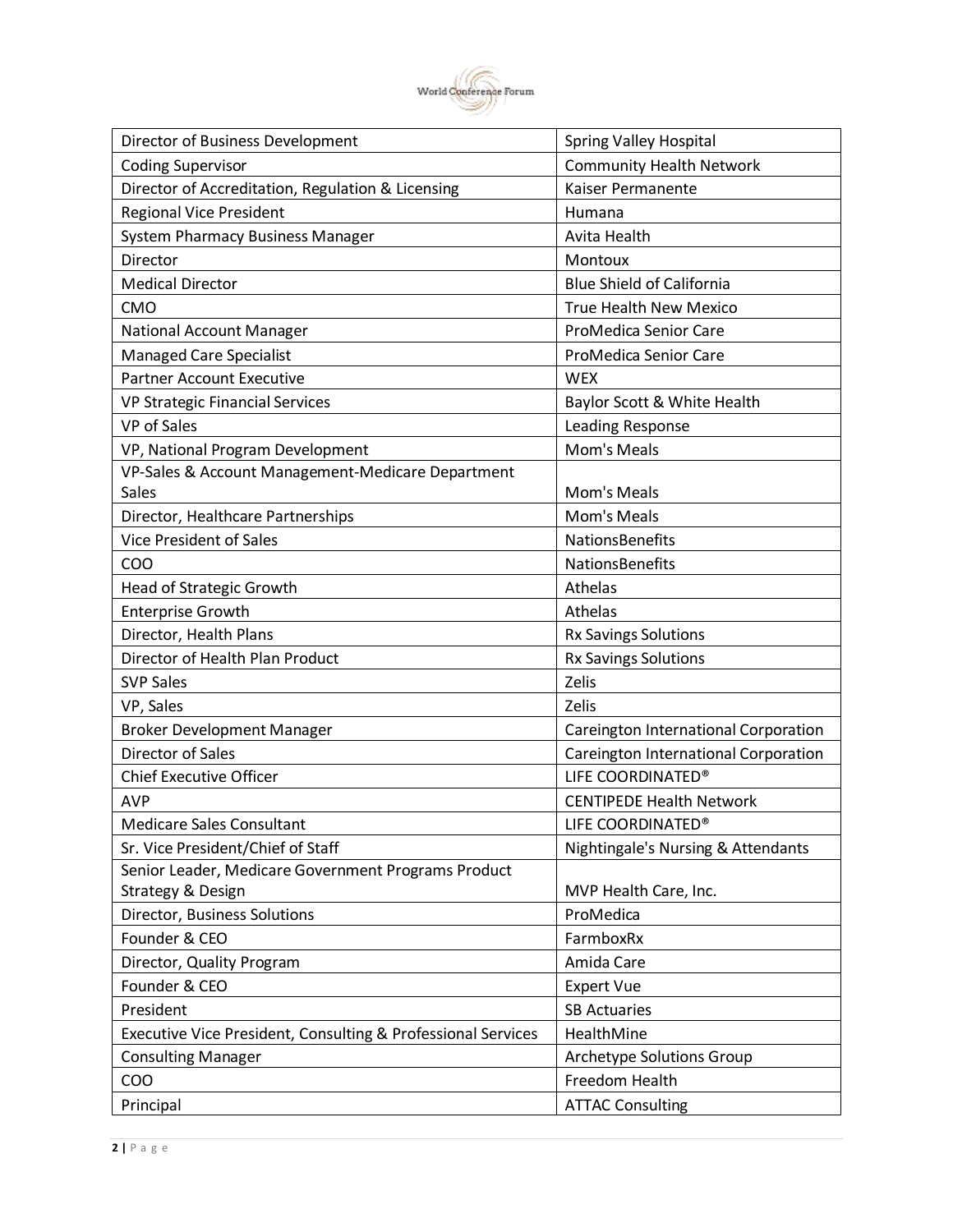

| COO                                          | Aveta Inc                                      |
|----------------------------------------------|------------------------------------------------|
|                                              | Blue Cross & Blue Shield of South              |
| Asst VP Direct & MA Marketing                | Carolina                                       |
|                                              | <b>Comprehensive Care Management</b>           |
| Compliance Officer                           | Corp                                           |
| Compliance Dir                               | <b>Blue Cross Blue Shield Tennessee</b>        |
| Medicare Compliance Officer                  | <b>CareFirst BlueCross BlueShield</b>          |
| Sr Compliance Officer                        | Cigna                                          |
| Dir Medicare Administration                  | Gateway Health Plan                            |
| <b>VP Compliance</b>                         | Universal American Financial Corp              |
| Dir Sr Segment                               | Blue Cross Blue Shield of FL                   |
| Mgr Medicare Advantage Operations Compliance | <b>Blue Cross Blue Shield Tennessee</b>        |
| Dir Forensic & Litigation Consulting         | <b>FTI Consulting</b>                          |
| Medicare Compliance Officer                  | Regence BlueCross BlueShield                   |
| Corp Compliance Dir & Privacy Official       | <b>TMG Health Inc.</b>                         |
| <b>Managing Dir</b>                          | <b>FTI Consulting</b>                          |
| Sr Mgr Sales Compliance & Investigation      | Wellcare                                       |
| Regional SHIP Coordinator                    | Waccamaw Regional Council                      |
| <b>Compliance Analyst</b>                    | <b>TMG Health Inc</b>                          |
| <b>Mgr Medicare Operations</b>               | Walgreens Health Initiative                    |
| Dir Div Medicare Advantage Operations        | <b>Ctrs for Medicare &amp; Medicaid Svcs</b>   |
| Compliance Officer                           | UnitedHealth Grp                               |
| Consultant                                   | <b>Gorman Health Group</b>                     |
| <b>Federal Programs Mgr</b>                  | UCare                                          |
| Dir & Asst General Auditor                   | Blue Cross Blue Shield of Michigan             |
| <b>Compliance Officer</b>                    | Physicians United Plan                         |
|                                              | Kasier Permanente Foundation Health            |
| Natl Dir Health Plan Oversight               | Plan Inc                                       |
| Govt Compliance & QA Analyst                 | Mayo Clinic Health Solutions                   |
| Dir Compliance                               | Denver Health Hospital                         |
| Project Dir                                  | Delmarva Foundation                            |
| Dir Risk Mgmt & Legal Svcs                   | <b>OConnor Hospital</b>                        |
| <b>Managing Editor</b>                       | <b>AIS</b>                                     |
| Regulartory & Compliance Specialist          | <b>Genesis Home Medical Equipment</b>          |
|                                              | Mandelbaum & Raup Healthcare                   |
| Consultant                                   | Advisors                                       |
| Sales Mgr                                    | Chinese Community Health Plan                  |
| Bus Dev Proj Mgr                             | <b>Martins Point Generations LLC</b>           |
| Sr Consultant                                | <b>Advanced Pharmacy Concepts</b>              |
| Dir Clinical Pharmacy                        | Blue Cross Blue Shield of Fl                   |
| Medicare Sales Mgr                           | Marion Polk Community Health Plan<br>Advantage |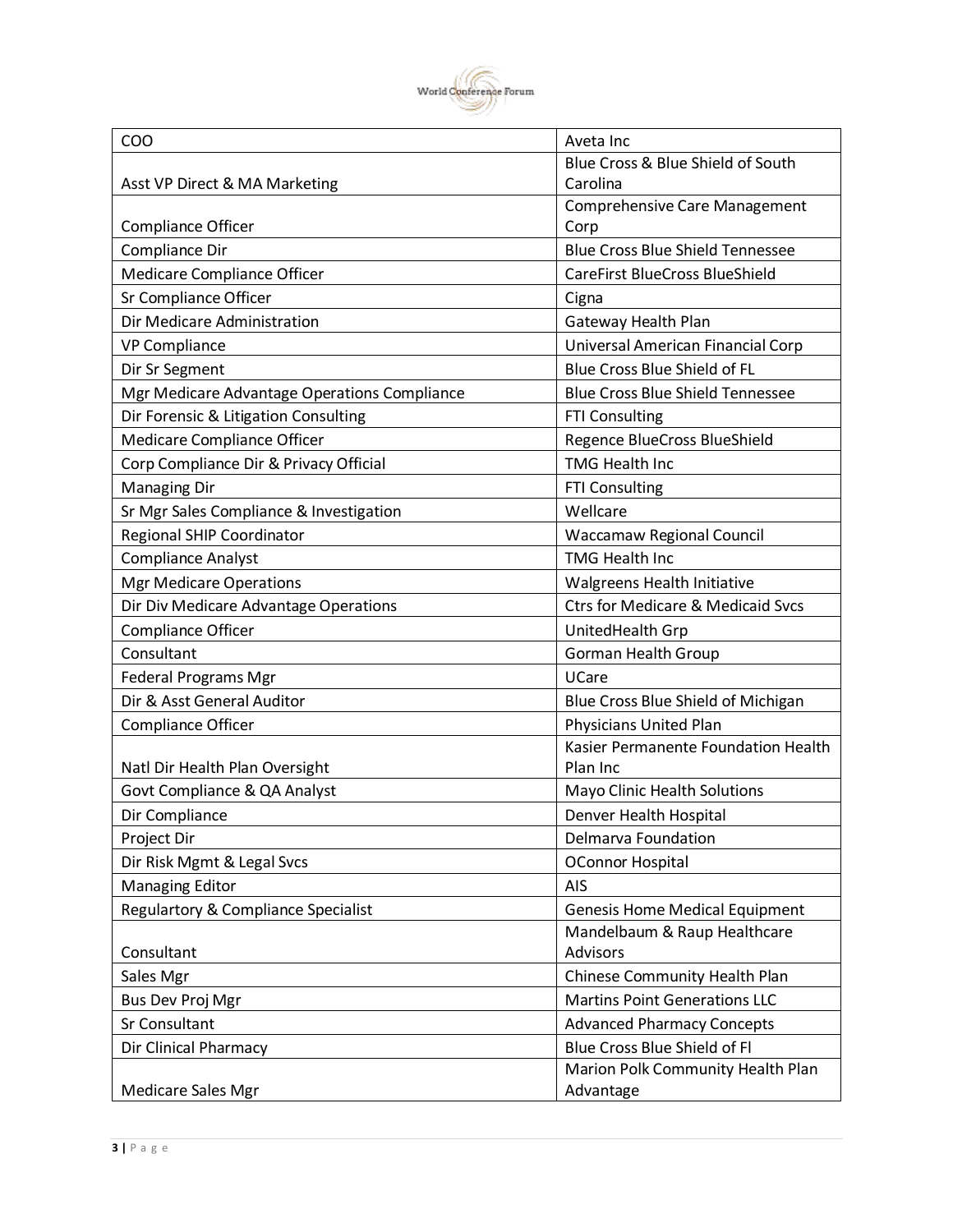

| <b>Mgr Medicare Enrollment</b>            | Care 1st Health Plan                     |
|-------------------------------------------|------------------------------------------|
| <b>VP Medicare Ops</b>                    | Care 1st Health Plan                     |
| Audit & Compliance Officer                | CareOregon                               |
| Policy & Compliance Specialist            | Coventry Health Care Inc                 |
| Dir Regulartory Compliance                | Coventry Health Care Inc                 |
| <b>Compliance Specialist</b>              | <b>Clarian Health Plans</b>              |
| Sr Revenue Officer                        | Adventist Health System                  |
| <b>Compliance Analyst</b>                 | Lovelace Health Plan                     |
| Mgr Group Medicare Sales                  | <b>CDPHP</b>                             |
| Dir Bus Dev                               | The TriZetto Group                       |
| Marketing Coordinator                     | Mid Valley IPA                           |
| Sr Product Analyst                        | <b>Blue Cross Blue Shield Tennessee</b>  |
| Sales Supv                                | Chinese Community Health Plan            |
| Sales & Outreach Mgr                      | Contra Costa Health Plan                 |
| <b>Chief of Operations</b>                | <b>Community Health Group</b>            |
| Supv Individual Sales                     | Independence Blue Cross                  |
|                                           | Southern MS Planning & Dev District      |
| <b>MICAP Coordinator</b>                  | Area Agc                                 |
|                                           | State Health Insurance Assistance        |
| Medicare SHIP Volunteer Coordinator       | Program                                  |
| Medicare Compliance Specialist            | WellCare                                 |
| AVP Group & Broker Sales                  | <b>Medicare Mucho Mas</b>                |
| <b>Strategic Account Exec</b>             | ViaLanguage                              |
| Marketing Project Mgr                     | Physicians Health Choice                 |
| Dir Marketing                             | <b>Health Choice Arizona</b>             |
| VP Sales & Marketing                      | Erickson Advantage                       |
| Sales Mgr                                 | <b>HMS</b>                               |
| <b>Customer Svc Mgr</b>                   | <b>Blue Care Network</b>                 |
| Sr Product Mgr                            | <b>Express Scripts Inc</b>               |
| Mgr Membership Accounting                 | Molina Healthcare                        |
| Managed Care Sys Tech                     | Itasca Medical Care                      |
| <b>Medicare Svc Coordinator</b>           | <b>ConnectiCare Inc &amp; Affiliates</b> |
| Dir Enrollment & Billing                  | <b>Clarian Health Plans Inc</b>          |
| Mgr Medicaid Eligibility & Reconciliation | Keystone Health Plan East                |
| Dir Membership & Billing                  | <b>Blue Care Network</b>                 |
| Dir Natl Medicare Finance East            | Kaiser Permanente                        |
| <b>VP</b>                                 | <b>GHG</b>                               |
| <b>PMP</b>                                | Safeguard Svcs LLC                       |
| Govt Eligibility Mgr                      | <b>Clear Choice Health Plans</b>         |
| Dir Enrollment                            | Medica HealthCare Plans Inc              |
| Mgr Medicare Compliance                   | <b>AvMed Health Plans</b>                |
| Consultant                                | Accenture                                |
|                                           |                                          |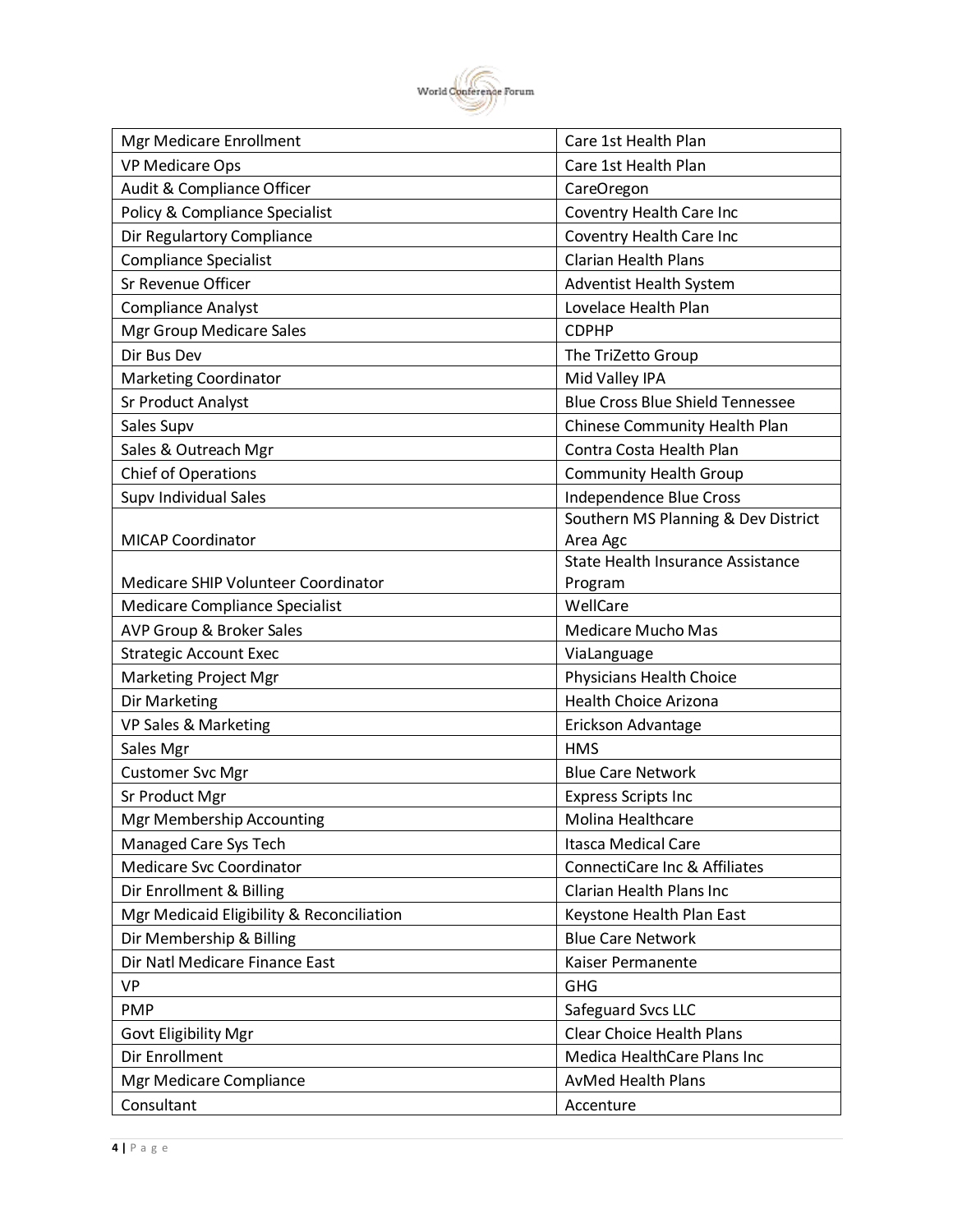

| Dir                                        | <b>Infocrossing Healthcare Svcs</b>    |
|--------------------------------------------|----------------------------------------|
| Mgr Member Retention & Outreach            | <b>MD Care Health Plan</b>             |
| <b>Sales Training Supv</b>                 | <b>Blue Shield of CA</b>               |
| Member Svcs Dir                            | <b>MMM Healthcare</b>                  |
| <b>Sales</b>                               | Convergys                              |
| <b>VP Member Svcs</b>                      | <b>MMM Healthcare</b>                  |
| Dir Sales                                  | Convergys                              |
| Sr Dir Sales                               | <b>Erickson Retirement Communities</b> |
| Sr Marketing Mgr                           | Home Diagnostics Inc                   |
| Compliance Mgr                             | HealthNow                              |
| Dir                                        | Convergys                              |
| <b>Enrollment Retention Coordinator</b>    | Marion Polk Community Health Plan      |
| <b>MD</b>                                  | <b>Clarian Health Plans Inc</b>        |
| Medicare Compliance Officer                | Health Choice Arizona                  |
| <b>Medicare Operations Supv</b>            | <b>Health Choice Arizona</b>           |
| Supv                                       | Universal American                     |
| Sr Medicare Compliance Analyst             | <b>AvMed Health Plans</b>              |
| Dir Corp Compliance                        | Wellcare                               |
| Marketing & Communications                 | Molina Healthcare of OH Inc            |
| <b>CFO VP</b>                              | Jack Schroeder and Assoc Inc           |
| <b>Medicare Advisor</b>                    | Centene Corp                           |
| Mgr                                        | Molina Healthcare California           |
| <b>Marketing Operations Mgr</b>            | Jack Schroeder & Assoc                 |
| COO                                        | Superior Health Plan                   |
| <b>AVP</b>                                 | JSA Inc                                |
| Medicare Representative                    | <b>Superior HealthPlan</b>             |
| Mgr Corp Compliance & Auditing             | Comprehensive Health Mgmt Inc          |
| Investigator                               | <b>DIFP</b>                            |
| <b>Submissions Specialist</b>              | Physicians Health Choice               |
| Mgr                                        | Blue Cross Blue Shield of Michigan     |
| <b>Outreach Coordinator</b>                | <b>SGS Medic North</b>                 |
| Prodcut Dev                                | Kaiser Permanente                      |
| Sr Medical Dir                             | Sutter Independent Physicians          |
| <b>Marketing Coordinator</b>               | Molina Healthcare California           |
| Junior Team Leader                         | Accenture                              |
| Supv                                       | Accenture                              |
| Analyst                                    | Accenture                              |
| Medicare Compliance & Audit Specialist     | Comprehensive Health Mgmt Inc          |
| <b>Program Inspections Asst</b>            | DHHS OS OIG                            |
| Supv                                       | <b>Blue Care Network</b>               |
| <b>Supervisor Govt Programs Enrollment</b> | United Healthcare                      |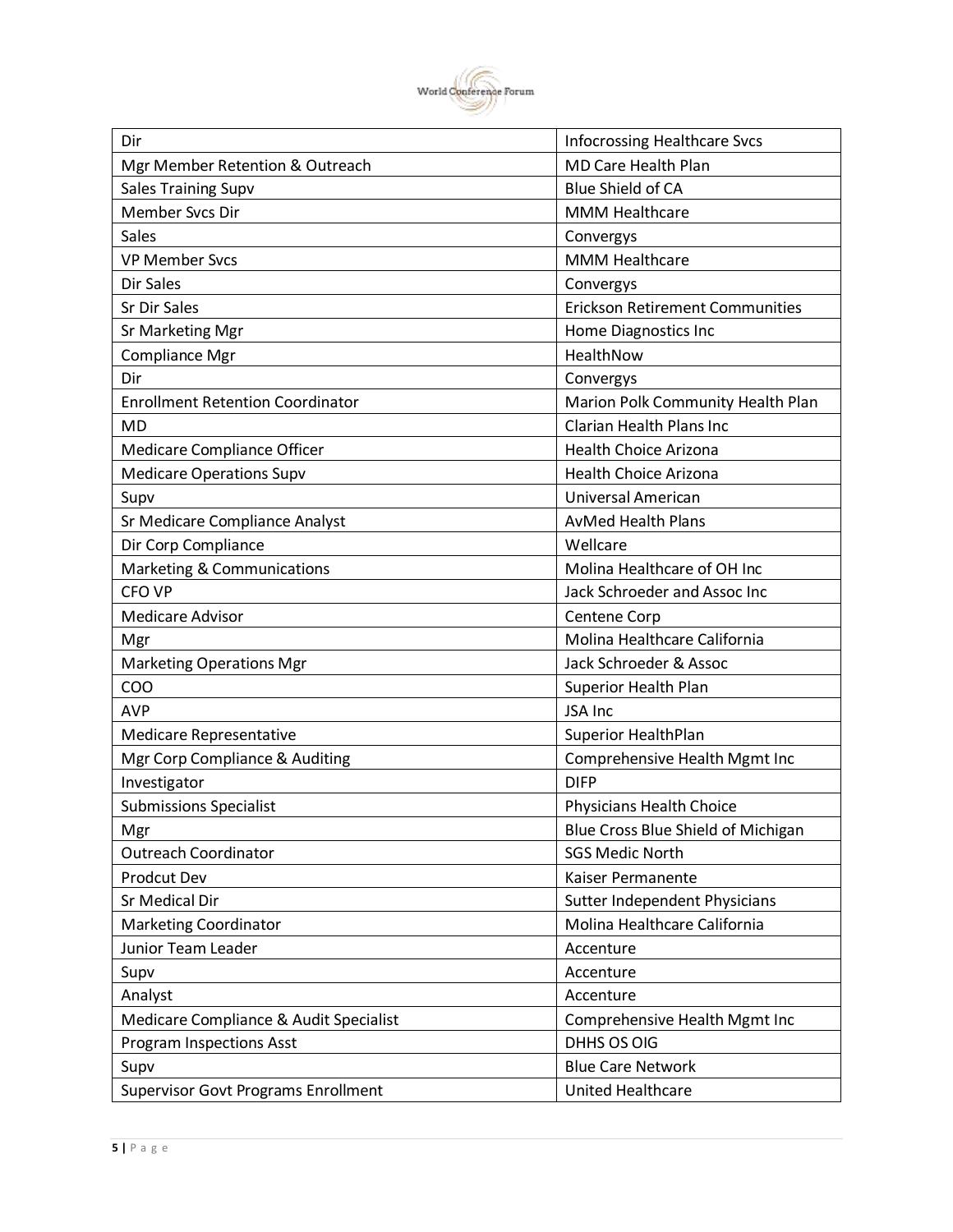

| <b>Medicare Reconciliation Supervisor</b> | <b>United Healthcare</b>                   |
|-------------------------------------------|--------------------------------------------|
| <b>Market Segment Mgr</b>                 | <b>BlueCross BlueShield of Minnesota</b>   |
|                                           | Johnson & Johnson Health Care Sys          |
| Corp Account Dir                          | <b>Inc</b>                                 |
| <b>VP Natl Accounts</b>                   | <b>Medco Health Solutions Inc</b>          |
| <b>VP Corp Communications</b>             | <b>BlueCross BlueShield North Dakota</b>   |
| Sr VP                                     | <b>AON Consulting</b>                      |
| <b>Dir Marketing</b>                      | <b>Health Alliance Plan</b>                |
| Dir Market Strategy Contrct Oprtn         | AstraZeneca Inc                            |
| Sr VP Medicare Programs                   | <b>Trizetto Group</b>                      |
| <b>VP</b>                                 | GlaxoSmithKline                            |
| Partner                                   | <b>Computer Sciences Corp</b>              |
| Dir Bus Dev                               | TMG Health Inc                             |
| <b>VP Marketing</b>                       | <b>CVS Caremark</b>                        |
| <b>Dir Strategic Operations</b>           | <b>King Pharmaceuticals</b>                |
| <b>VP Benefits</b>                        | <b>Kellogg Co</b>                          |
| Sr Dir Corp Accounts                      | AstraZeneca LP                             |
| Dir Medicare Quality & Patient Outcomes   | GlaxoSmithKline                            |
| Exec VP                                   | Softheon Inc                               |
| <b>VP Marketing</b>                       | <b>CIGNA Senior Care</b>                   |
| <b>Chief Medical Officer</b>              | <b>Prime Therapeutics</b>                  |
| Dir Government Program Sales & Marketing  | <b>Blue Cross Blue Shield of Minnesota</b> |
| <b>Marketing Mgr</b>                      | Softheon Inc                               |
| System Architect                          | Softheon Inc                               |
| Dir Corp Accounts                         | King Pharmaceuticals                       |
| Dir                                       | Knowledgebase Marketing Inc                |
| <b>VP Solutions Architect</b>             | KnowledgeBase Marketing                    |
| Benefit Plan Mgr                          | <b>American Airlines</b>                   |
| <b>Healthcare Solutions Product Mgr</b>   | Metavante Corp                             |
| Mgr Specialty Benefits Division           | Fidelity Security Life Insurance Co        |
| VP Govt Program & Svcs                    | MedImpact Healthcare Systems Inc           |
| Partner                                   | Neal Gerber & Eisenberg LLP                |
| Product Dev Mgr                           | Vista HealthPlan                           |
| Sr Mgr                                    | <b>Pfizer Health Solutions</b>             |
| <b>Marketing Mgr</b>                      | World Research Group                       |
| <b>Exec Account Mgr</b>                   | GlaxoSmithKline                            |
| <b>VP Sales</b>                           | <b>Resolution Health Inc</b>               |
| VP & Chief Pharmacy Officer               | <b>Excellus</b>                            |
| Sr VP Govt Programs                       | Prime Therapeutics Inc                     |
| Sr Dir Reimbursement Strategy             | <b>McKesson Specialty</b>                  |
| CEO                                       | Amerigroup Corp                            |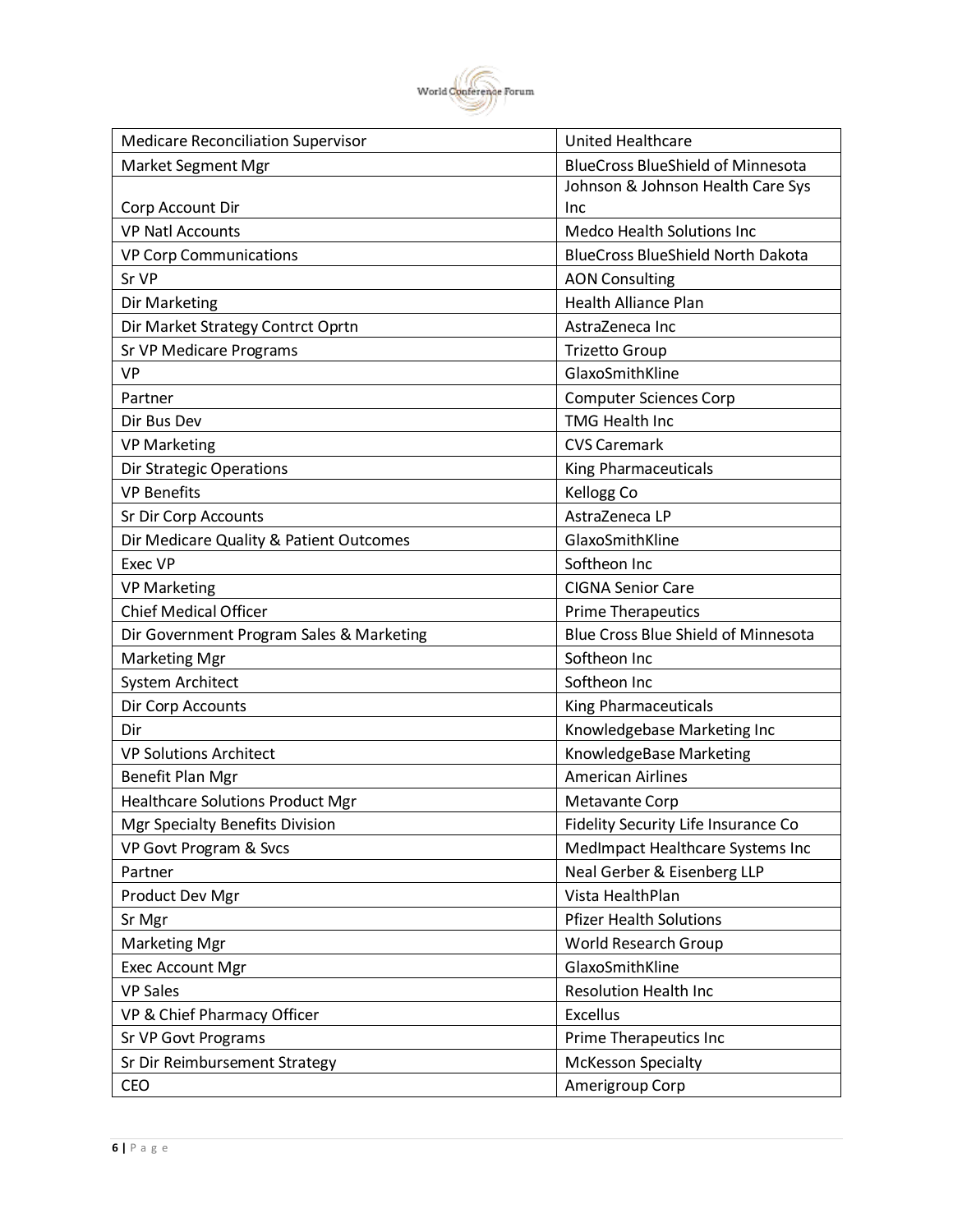

| Dir Corp Account Medicare           | King Pharmaceuticals                       |
|-------------------------------------|--------------------------------------------|
| <b>VP Sales</b>                     | Medco                                      |
| <b>Strategic Operations Mgr</b>     | GlaxoSmithKline                            |
| Sr Dir Product Marketing            | <b>TriZetto Group</b>                      |
| VP Sales & Marketing                | <b>TMG Health Inc</b>                      |
| <b>Sr Dir Medicare Products</b>     | <b>Express Scripts Inc</b>                 |
| Sr Editor                           | <b>FDC Reports Inc</b>                     |
| Regional Administrator              | <b>Centers For Medicare &amp; Med Svcs</b> |
| Principal                           | Preferred Health Strategies Ltd            |
| <b>Group VP</b>                     | <b>Medco Health Solutions Inc</b>          |
| <b>CEO</b>                          | <b>Chamberlin Edmonds</b>                  |
| <b>VP Marketing</b>                 | <b>Wisconsin Physicians Svc</b>            |
| President & CEO                     | <b>Chamberlin Edmonds</b>                  |
| Mgr                                 | Blue Care Network of Michigan              |
| Managing Dir Benefits Productivty   | <b>American Airlines</b>                   |
| <b>Dir Medicaid Practice</b>        | <b>Avalere Health Consulting</b>           |
| Dir Pharmacy Services Clinical      | Blue Cross Blue Shield of Michigan         |
| Sys Implement Mgr Medicare Part C/D | <b>CMS</b>                                 |
| <b>Research Analyst</b>             | <b>Credit Suisse</b>                       |
| Sales Mgr                           | Harvard Pilgrim Health Care                |
| <b>VP Sr Products Finance</b>       | Highmark Blue Cross Blue Shield            |
|                                     | Horizon Blue Cross Blue Shield of New      |
| Dir Interplan Financial Admnstrtn   | Jersey                                     |
| Mkt President Cntrl N FL Sr Sgmnt   | Humana Health Care Plans                   |
| VP Strategy & Product Dev           | Humana Health Care Plans Inc               |
| <b>Exec Dir</b>                     | Medco                                      |
| Compliance Officer & Dir Marketng   | Molina HealthCare of Utah Inc              |
| Founder & President                 | Preferred Health Strategies Ltd            |
| <b>Asst Dir Consumer Markets</b>    | Regence Blueshield                         |
| Exec Dir & CEO                      | Regional Advantage Services LLC            |
| VP Product Strategy & Bus           | <b>Resolution Health</b>                   |
| <b>Consulting Mgr</b>               | <b>TriZetto Group</b>                      |
| Sr Dir Product Dev Management       | <b>TriZetto Group</b>                      |
|                                     | Johnson & Johnson Health Care              |
| Corp Account Dir                    | Systems                                    |
| Supv Payroll & Employee Benefits    | <b>Auburn University</b>                   |
| Attorney                            | Neal Gerber & Eisenberg LLP                |
| Dir Product Dev Execution & Mgmt    | <b>United Healthcare</b>                   |
| <b>VP Medicare</b>                  | Presbyterian Health Plan                   |
| Project Mgr                         | Presbyterian Health Plan                   |
| <b>VP Business Analysis</b>         | Sterling Life Insurance Co                 |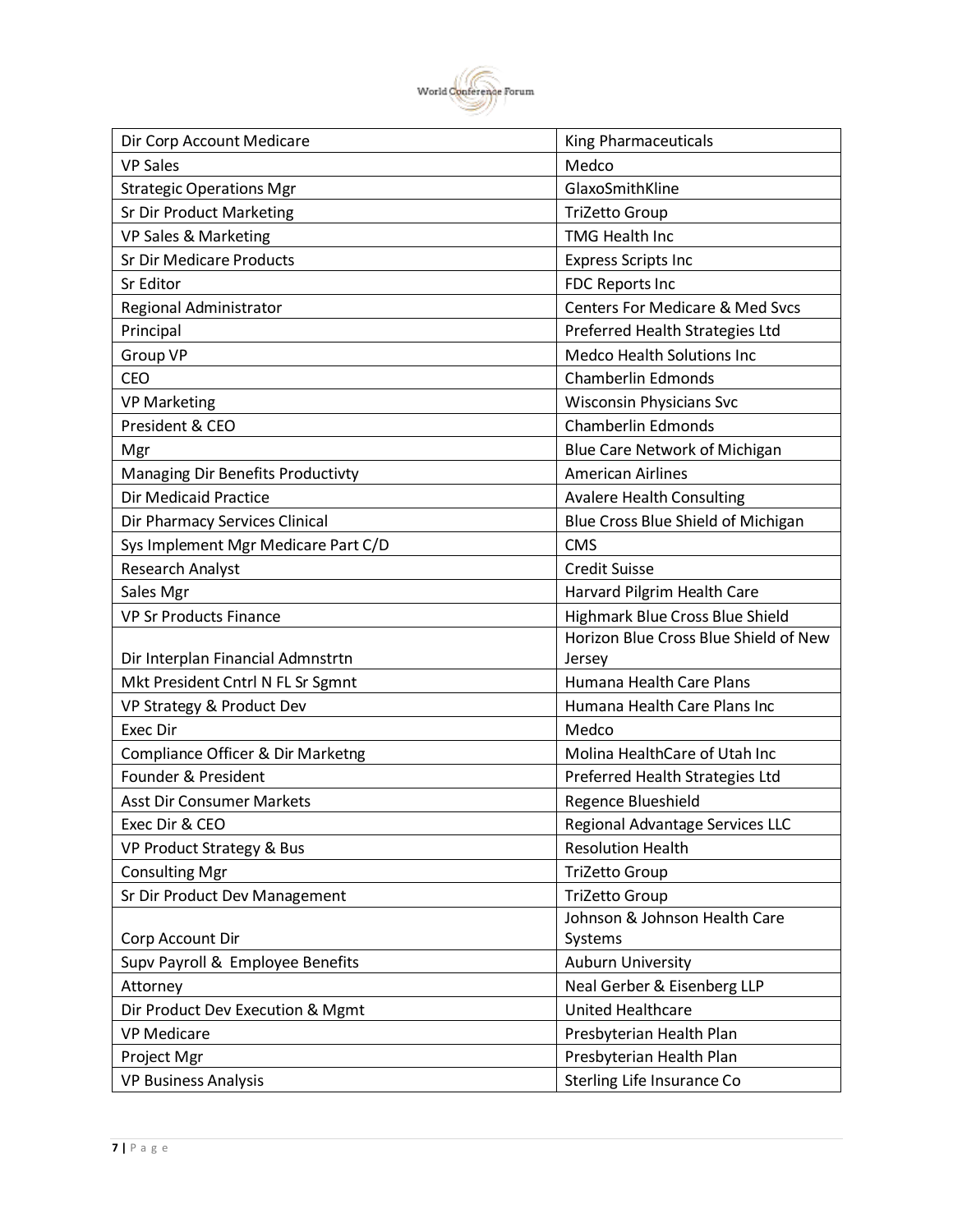

|                                              | Johnson & Johnson Healthcare            |
|----------------------------------------------|-----------------------------------------|
| Corporate Account Dir                        | Systems                                 |
| <b>Asst VP Network Operations</b>            | <b>CIGNA Pharmacy Mgmt</b>              |
| <b>Healthcare Consultant</b>                 | <b>Tower Perrin</b>                     |
| <b>Chief Actuary UHC Retiree Solutions</b>   | United Health Group                     |
| CEO                                          | Summit Health Plan                      |
| Vendor Mgr                                   | <b>Prime Therapeutics</b>               |
| <b>Regional VP Managed Markets</b>           | GlaxoSmithKline                         |
| VP & Actuary                                 | Hannover Life Reassurance               |
| Mgr Product Dev                              | Systemed RX a Medco Business            |
| <b>Regional Finance Mgr</b>                  | <b>Kindred Pharmacy Svcs</b>            |
| Dir Information Systesm                      | Kindred Healthcare Inc                  |
| <b>Exec VP Strategic Consulting</b>          | KnowledgeBase Marketing                 |
| <b>Pharmacy Mgr Operations</b>               | <b>Premera Blue Cross</b>               |
| <b>VP</b>                                    | <b>Tela Sourcing</b>                    |
|                                              | Johnson & Johnson Health Care           |
| Assoc Mgr                                    | Systems                                 |
| Supvr Medicare Drug Program                  | Arkansas Blue Cross & Blue Shield       |
| Dir Coporate Accounts Central US             | King Pharmaceutical                     |
| Sales Dir                                    | TriZetto Group                          |
| <b>VP</b>                                    | <b>TriZetto Group</b>                   |
| <b>Product Consultant</b>                    | <b>TriZetto Group</b>                   |
| Dir                                          | <b>TriZetto Group</b>                   |
| Sales Mgr                                    | Infocrossing Healthcare Services Inc    |
| Vice Chairman Public Programs                | Lovelace Health Plan                    |
| Finance                                      | Lovelace Health Plan                    |
| Vice Chairman Government Programs            | Vista HealthPlan                        |
| Vice Chairman Product Dev                    | Vista HealthPlan                        |
| <b>VP</b>                                    | <b>HMSA</b>                             |
| <b>National Contracting Manager</b>          | Hazelden                                |
| Divisional Director, Managed Care Operations | <b>Catholic Health Partners</b>         |
| Director                                     | TeamHealth                              |
| Director, Network Contracting & Pricing      | <b>BlueCross BlueShield of WNY</b>      |
| <b>Associate General Counsel</b>             | Wal-Mart                                |
| Assoc. VP                                    | <b>CareFirst BlueCross BlueShield</b>   |
| Senior Manager                               | ECG Management Consultants, Inc.        |
| Comp & Reimbursement Specialist              | HealthPlus of Michigan                  |
| President                                    | MedPOINT Management                     |
| Senior Manager, Provider Engagement          | <b>Tufts Health Plan</b>                |
| Director, Contract Management                | <b>Magellan Health Services</b>         |
| COO                                          | <b>Community Care of North Carolina</b> |
| Director of Business Development             | Axela Care Health Solutions             |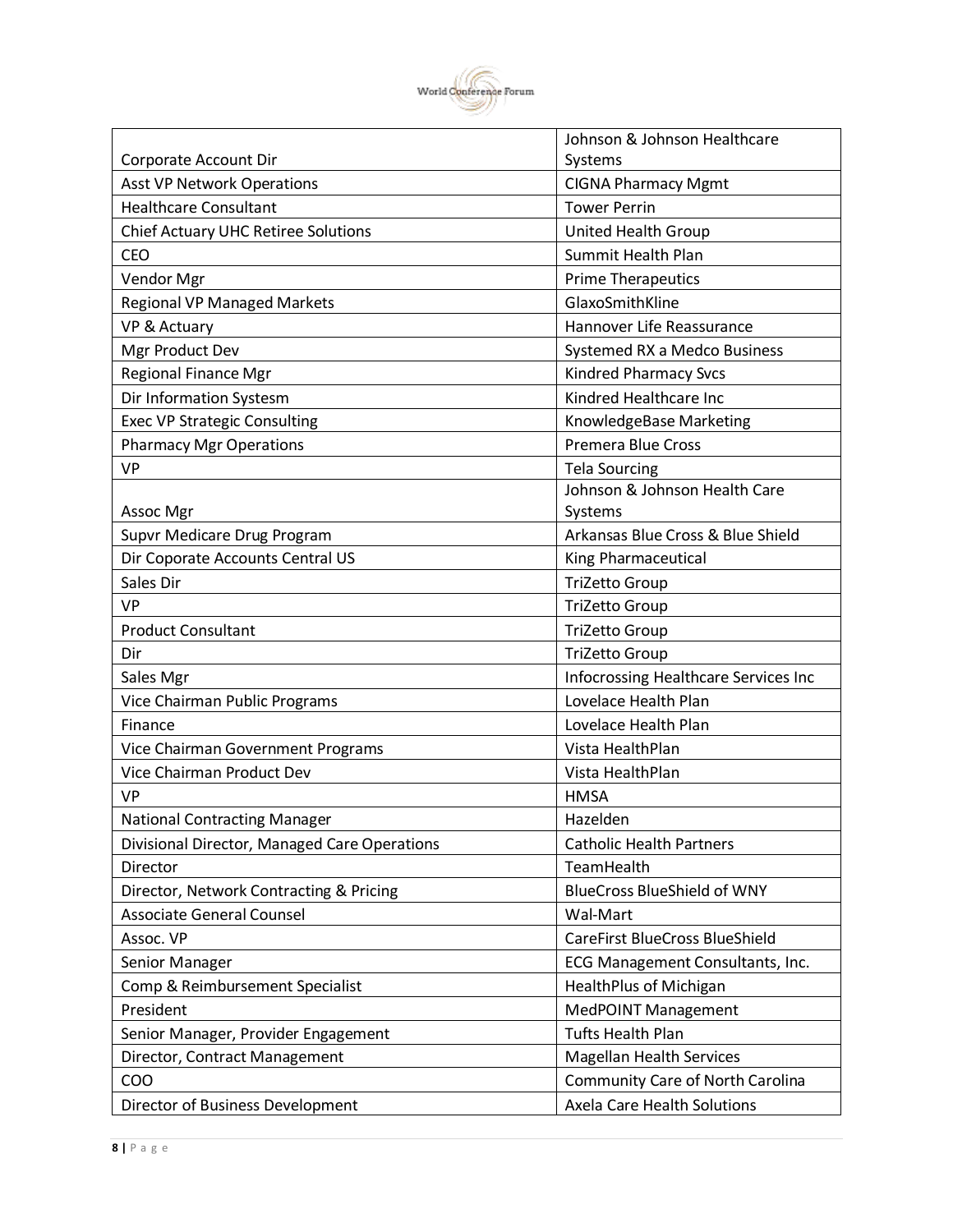

| Medical Director & Director of Provider Relations | <b>Health Plan Select</b>                  |
|---------------------------------------------------|--------------------------------------------|
| VP Network Pricing, Central Region                | <b>United Healthcare</b>                   |
| VP & Assoc General Counsel                        | <b>Blue Cross Blue Shield of NE</b>        |
| <b>Operations Manager</b>                         | <b>MedPartners Administrative Services</b> |
| Network Development Director                      | University Physicians Health Plans         |
| <b>Board Chairman</b>                             | <b>Health Span</b>                         |
| Director, Professional Reimbursement              | Blue Cross Blue Shield of Louisiana        |
| Sr. VP Operations                                 | <b>Centene Corporation</b>                 |
| Provider Relations Rep.                           | Athens Area Health Plan Select             |
| <b>Product Support Specialist</b>                 | <b>McKesson Health Solutions</b>           |
| Senior Account Executive                          | Validare, Inc.                             |
| <b>VP</b>                                         | Superior Health Plan                       |
| Regional Director, Network Management             | Providence Health Plan                     |
| Divisional Director, Managed Care                 | <b>Mercy Health Partners</b>               |
| President                                         | Dyckman & Associates, LLC                  |
| <b>Strategic Consultant</b>                       | Humana                                     |
| VP Provider Development                           | One Call Medical                           |
| <b>Regional Manager</b>                           | Health Plan of Michigan                    |
| SVP, Commercial Markets & Health Management       | <b>BlueCross BlueShield of MN</b>          |
| President & CEO                                   | HEOPS, Inc.                                |
| <b>Director Health Network Services</b>           | Blue Cross Blue Shield of NE               |
|                                                   | Managed Care Contracting & Provider        |
| Author, Online Column                             | Payment                                    |
| Director of Science & Quality                     | American College of Cardiology             |
| Director, Network Development                     | Blue Cross Blue Shield of Louisiana        |
| <b>Director Product Management</b>                | McKesson                                   |
| Reimbursement Manager                             | Dynasplint Systems, Inc.                   |
| <b>National Sales Manager</b>                     | American Specialty Health                  |
| Sr. Contract Manager                              | University of Colorado Hospital            |
| <b>Provider Contracting</b>                       | <b>Midlands Choice</b>                     |
| Director, Network Pricing                         | <b>United Healthcare</b>                   |
|                                                   | Physicians Health Plan of Mid              |
| <b>Director of Network Services</b>               | Michigan                                   |
| <b>Director of Provider Services</b>              | CenCal Health                              |
| Manager                                           | BRS Inc.                                   |
| Dir Payer Relations & Contracting                 | Neurorestorative                           |
| <b>Director of Provider Contracting</b>           | Blue Cross Blue Shield of Louisiana        |
| <b>Director Provider Relations</b>                | <b>ODS Companies</b>                       |
| <b>VP Health Network Services</b>                 | Blue Cross Blue Shield of NE               |
| Director, Contract Management                     | Essence Healthcare, Inc.                   |
| Director, Network Management                      | <b>First Choice Health Network</b>         |
| Director of Provider Services                     | <b>MedPOINT Mangement</b>                  |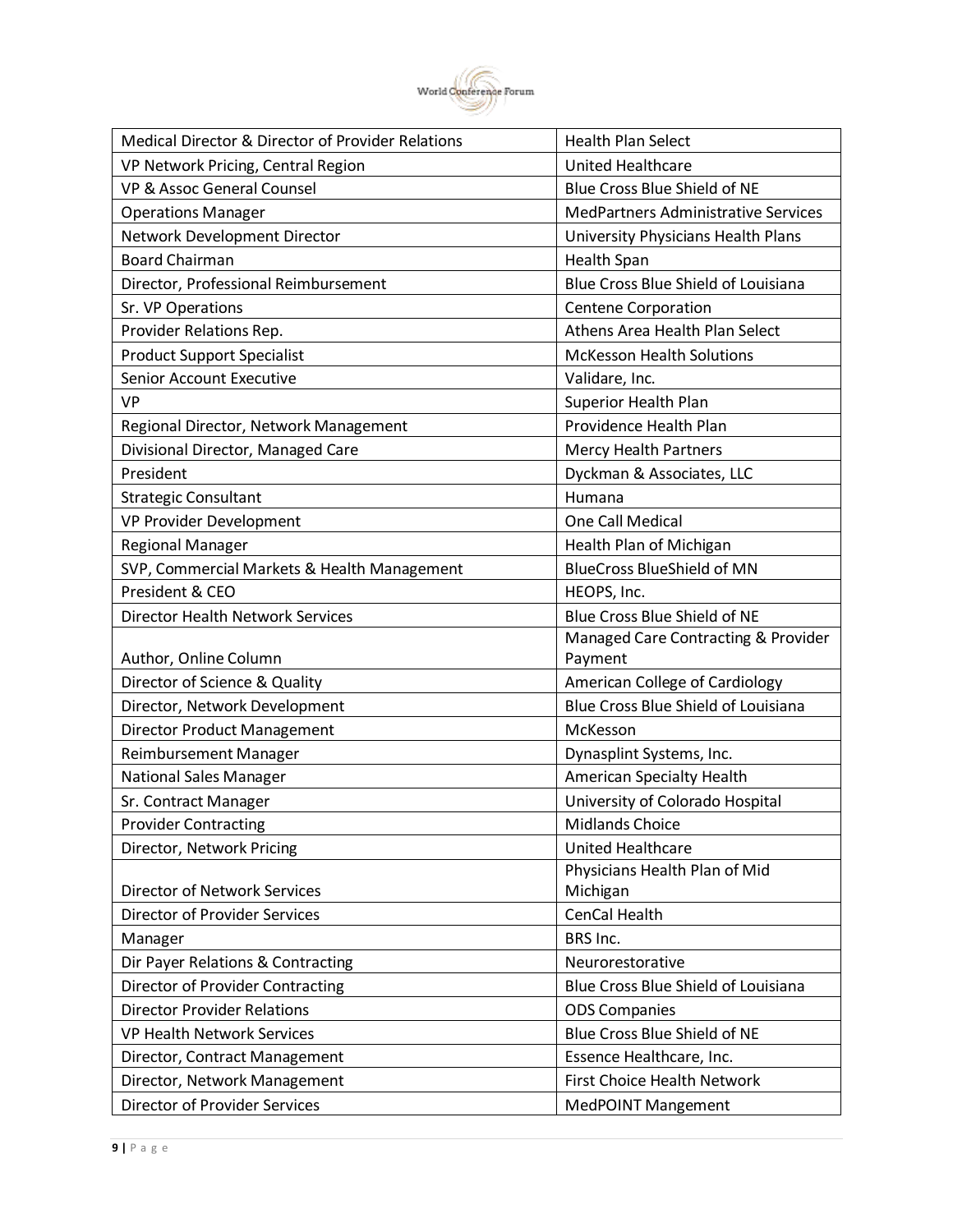

| <b>Sales Executive</b>                                   | <b>McKesson Health Solutions</b>            |
|----------------------------------------------------------|---------------------------------------------|
| Service Area Manager                                     | Mid Rogue IPA                               |
| Managed Care Coordinator                                 | White River Medical Center                  |
| Director, Network Contracting & Strategy                 | Horizon NJ Health                           |
| POE Team Leader                                          | National Government Services, Inc.          |
| Director, Facility Reimbursement                         | Blue Cross Blue Shield of Louisiana         |
| <b>Provider Relations Supervisor</b>                     | Athens Area Health Plan Select              |
| Director, Business Operations                            | <b>Great Plains Regional Medical Center</b> |
| <b>CEO</b>                                               | Axela Care Health Solutions                 |
| President                                                | <b>Axela Care Health Solutions</b>          |
| Member, Healthcare Practice Group                        | Dykema Gossett PLLC                         |
| Chief Development Officer                                | CareMeridian                                |
| Director, Provider Relations                             | Public Employees Health Plan                |
| Director                                                 | <b>McKesson Health Solutions</b>            |
| Vice President, Facility Contracting & Services          | EmblemHealth                                |
| <b>Director of Contracting</b>                           | <b>AIDS Health Foundation</b>               |
| <b>National Director</b>                                 | <b>Cancer Treatment Centers of America</b>  |
| Director, Managed Care Contract & Admin                  | University of Colorado Hospital             |
| <b>Founding Partner</b>                                  | Strenuus                                    |
| <b>AVP Provider Network</b>                              | MMM Holdings, Inc.                          |
| <b>Senior Pricing Manager</b>                            | Allergan                                    |
| Mgr, Contracting & Facility Relations                    | <b>HMSA</b>                                 |
| Director, Network Contract Management                    | Independent Health                          |
| Sales and Marketing Director                             | <b>PTPN</b>                                 |
| Corporate Director                                       | <b>Catholic Health Partners</b>             |
| Director of Reimbursement                                | Dynasplint Systems, Inc.                    |
| <b>CFO</b>                                               | Alameda Hospital                            |
| QA                                                       | Pfizer                                      |
| President                                                | Health Plus Technologies, Inc.              |
| CEO                                                      | Sharp, Inc.                                 |
| Sr. VP Network Operations                                | Aetna Medicaid                              |
| Associate Vice President, Provider and Community Affairs | Amerihealth Mercy Health Plan               |
|                                                          | <b>Integrated Community Oncology</b>        |
| Director of Managed Care & Compliance                    | Network LLC                                 |
| Associate Vice President, Corporate Provider/Contract    |                                             |
| <b>Support Services</b>                                  | Molina Healthcare, Inc.                     |
| Legal Affairs                                            | MMM Holdings, Inc.                          |
| <b>Account Development Manager</b>                       | <b>GSK</b>                                  |
| Director of Finance                                      | Medica                                      |
| VP, Provider Contracting                                 | <b>CIGNA</b>                                |
| Managed Care Manager                                     | <b>BryanLGH Medical Center</b>              |
| <b>Business Development</b>                              | <b>Strenuus</b>                             |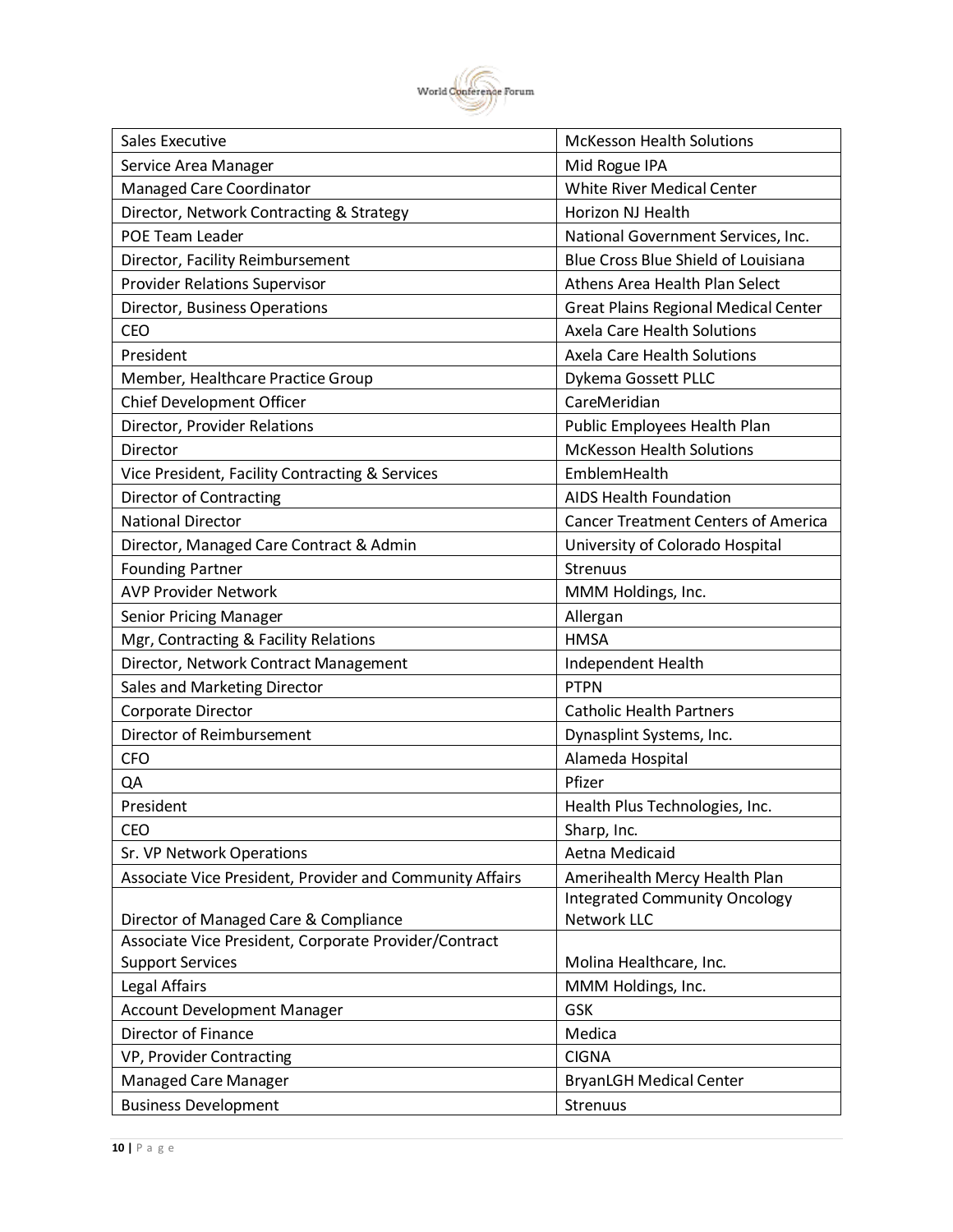

| <b>Contracting Manager</b>              | Slocum Dickson Medical Group               |
|-----------------------------------------|--------------------------------------------|
| Provider Relations Rep.                 | <b>Aids Health Foundation</b>              |
|                                         | The University of Chicago Medical          |
| Director, Managed Care                  | Center                                     |
| <b>Associate Medical Director</b>       | MMM Holdings, Inc.                         |
| <b>Executive Director</b>               | MedAssets                                  |
| CEO                                     | Validare, Inc.                             |
| Senior Manager, Payer Relations         | Medtronic                                  |
| Sr. Manager, Payer Relations            | Medtronic                                  |
| Sr. Product Consultant                  | <b>McKesson Health Solutions</b>           |
| <b>Director Managed Care</b>            | Humility of Mary Health Partners           |
| Payor Relations Director                | Johnson & Johnson                          |
| Senior Regional Manager                 | <b>Pediatrix Medical Group</b>             |
| VP Payor Relations & Contracting        | <b>Texas Health Resources</b>              |
| <b>Director of Provider Services</b>    | Meridian Health Plan, Inc.                 |
| VP - Network Development                | Network Health Plan                        |
| SVP. Products & Operations              | MedCost                                    |
| <b>Provider Relations Manager</b>       | Mid Rogue IPA                              |
| Director, Plan and Provider Performance | Independence Blue Cross                    |
| <b>Director National BH Networks</b>    | <b>Magellan Health Services</b>            |
| Sr. Director, Provider Strategy         | OptumHealth                                |
| VP, Product Management                  | MedAssets                                  |
| <b>Executive Director</b>               | <b>NEWHVN</b>                              |
| National Director, Strategic Markets    | <b>Cancer Treatment Centers of America</b> |
| Managing Director, Managed Care         | The Nemours Foundation                     |
| Administrator, Managed Care             | <b>Children's Memorial Hospital</b>        |
| Director                                | <b>BCBSLA</b>                              |
| Director, Contracting                   | Walgreens                                  |
| Director, Payer Relations               | Pinnacle Health System                     |
| Director, Network Development           | Select Health Plan of SC                   |
| Sr. Manager, Carrier Programs           | <b>UAW Retiree Medical Benefits Trust</b>  |
| <b>Contract Manager</b>                 | Home Health United, Inc.                   |
| Principal, Managed Care Services        | ECG Management Consultants, Inc.           |
| <b>Regional Manager</b>                 | <b>Cancer Treatment Centers of America</b> |
| Market Development                      | Intel                                      |
| Project Manager                         | People's Health                            |
| <b>Director of Special Projects</b>     | People's Health                            |
| <b>Chief Development Officer</b>        | Inspiris                                   |
| Director, Quality Improvement           | <b>Preferred Health Systems</b>            |
| <b>Director</b>                         | <b>AARP</b>                                |
| Director, Stars                         | <b>BCBST</b>                               |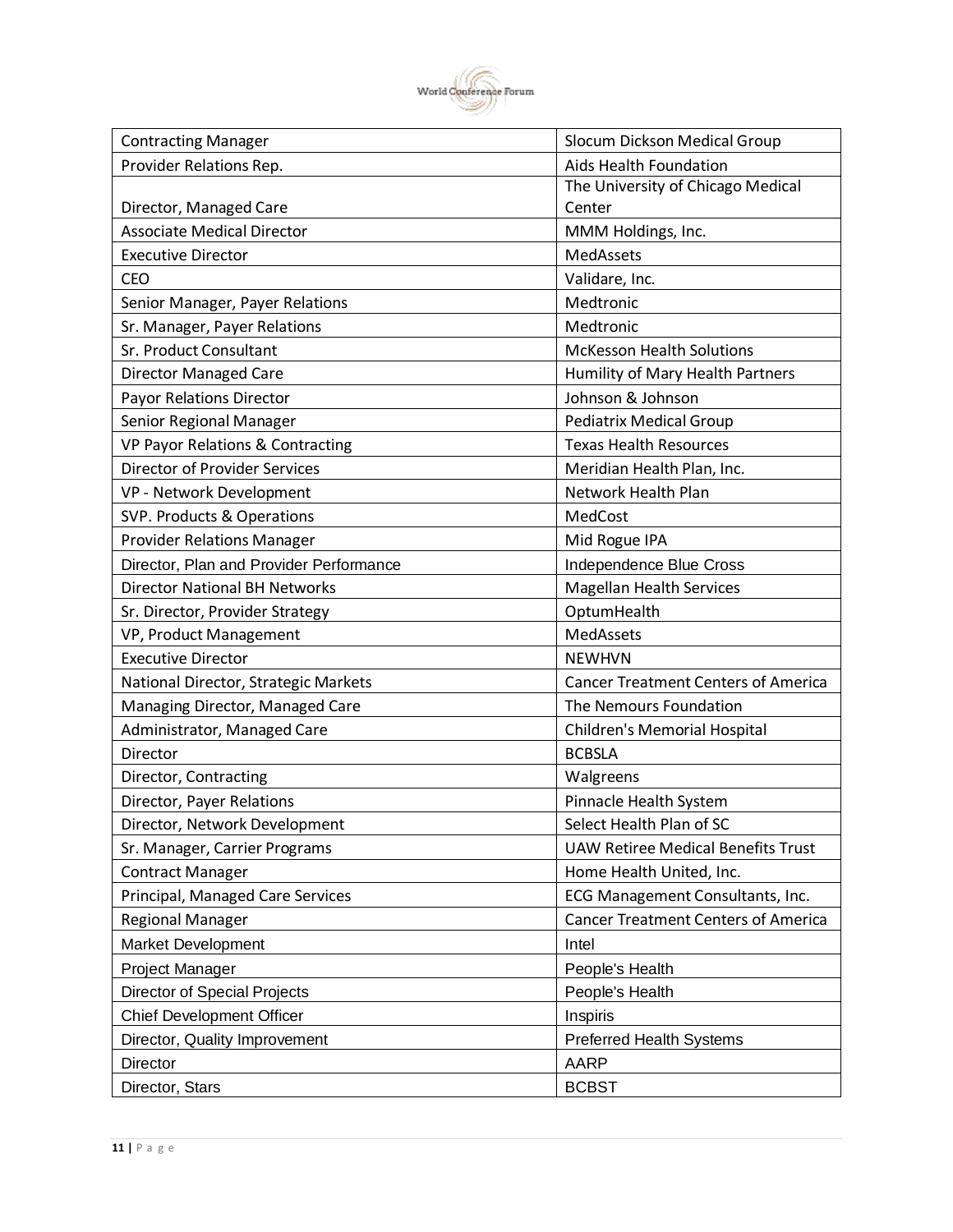

| Asst. Director, Gov't Programs         | Security Health Plan                 |
|----------------------------------------|--------------------------------------|
| Director, Medicare Sales               | <b>Capital Blue Cross</b>            |
| CEO                                    | Advantica                            |
| Medicare Part D Compliance Officer     | <b>NRECA</b>                         |
| Plan Manager                           | <b>NRECA</b>                         |
| Sr.Rep Medicare Program                | <b>NRECA</b>                         |
| Sr. Mgr MC                             | Endo Pharma                          |
| Director, Business Development         | <b>Connolly Healthcare</b>           |
| Senior Product Manager                 | Blue Cross Blue Shield of MA         |
| Director - Medicare                    | <b>IHC</b>                           |
| Nat'l Director of Managed Care         | <b>SaveSeniorCare</b>                |
| <b>Director of Marketing</b>           | Security Health Plan                 |
| <b>Medicare Advisor</b>                | UnitedHealthcare Medicare Solutions  |
| Sr. Account Executive                  | <b>VSP Vision Care</b>               |
| CEO                                    | <b>All-Med Services</b>              |
| <b>Executive VP of Finance</b>         | <b>All-Med Services</b>              |
| Chairman                               | <b>All-Med Services</b>              |
| <b>Managing Editor</b>                 | <b>Atlantic Information Services</b> |
| Associate Editor                       | <b>Atlantic Information Services</b> |
| President                              | <b>UPMC Health Plan</b>              |
| <b>National Medical Director</b>       | Aetna                                |
| <b>Chief Gov't Affairs Officer</b>     | <b>XLHealth</b>                      |
| Senior VP, Corporate Development       | Universal American Financial Corp.   |
| Chief Actuary, Retiree Solutions       | UnitedHealthcare                     |
| Senior VP, Strategy & Development      | HealthSpring, Inc.                   |
| Senior Fellow                          | Mathematica Policy Research          |
| Quality Improvement Program Manager    | Health Net, Inc.                     |
| Director, Healthcare Policy            | <b>BCBS of FL</b>                    |
| <b>Executive VP</b>                    | <b>Matrix Medical Network</b>        |
| VP, Medicare Revenue Management        | Freedom Health Plan                  |
| <b>Chief Medical Officer</b>           | Leprechaun, LLC                      |
| <b>Managing Director</b>               | <b>Stifel Financial Corporation</b>  |
| President                              | Lumeris                              |
| VP & Director, Medicare Policy Project | Kaiser Family Foundation             |
| <b>Managing Principal</b>              | Deft Research                        |
| Principal                              | <b>ATTAC Consulting Group</b>        |
| <b>VP &amp; Medical Director</b>       | WellPoint                            |
| Director of Business Development       | Leprechaun, LLC                      |
| Regional VP of Sales                   | <b>Matrix Medical Network</b>        |
| Senior VP, Client Services             | <b>Matrix Medical Network</b>        |
| EVP of Business Development            | MediConnect Global                   |